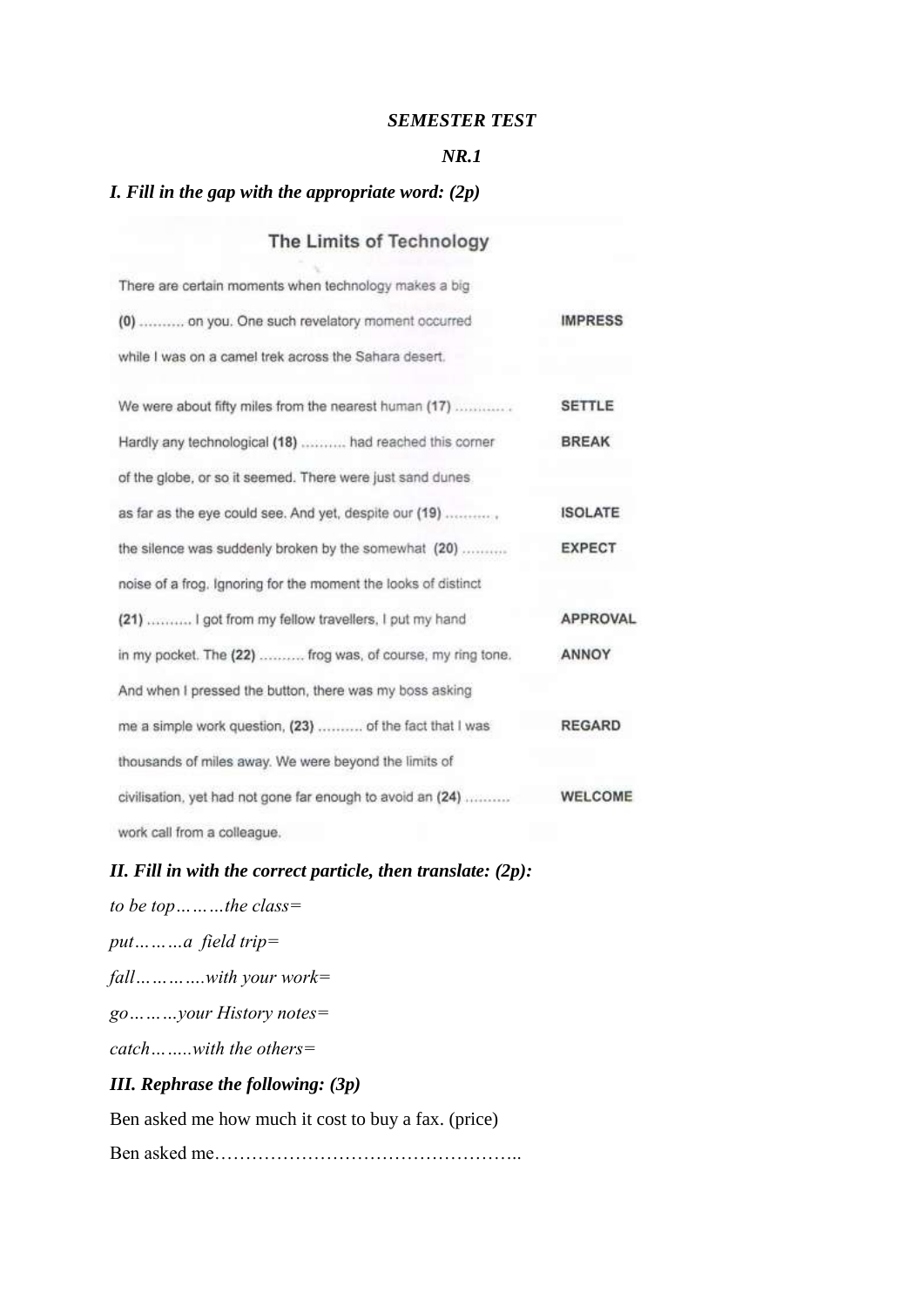Neither of the girls seems happy. (both) Both………………………………………………………… Ben didn't remember anything I told him. (everything) Ben……………………………………………………… My brother didn't know anyone at the party. (nobody) There was………………………………………. at the party. You didn't study enough for this test. (should) You…………………………………………….for this test. You should ask your teacher if you don't understand. (ought) You…………………………………………………………………..don't understand. "I won't see him until next week." (said) He said……………………………………………….…………week. You didn't phone Bill and he was upset. (should) You……………………………………………Bill. When she was a child, she went to church every Sunday. (used) When she was a child,…………………………………………………………………Sunday. "No, I certainly didn't tell Magda about you and David. (denied) She……………………………………………………about her and David. *IV. Comment on the following: (2p) (100+w)*

Graduation is not the end; it's the beginning.

-Orrin Hatch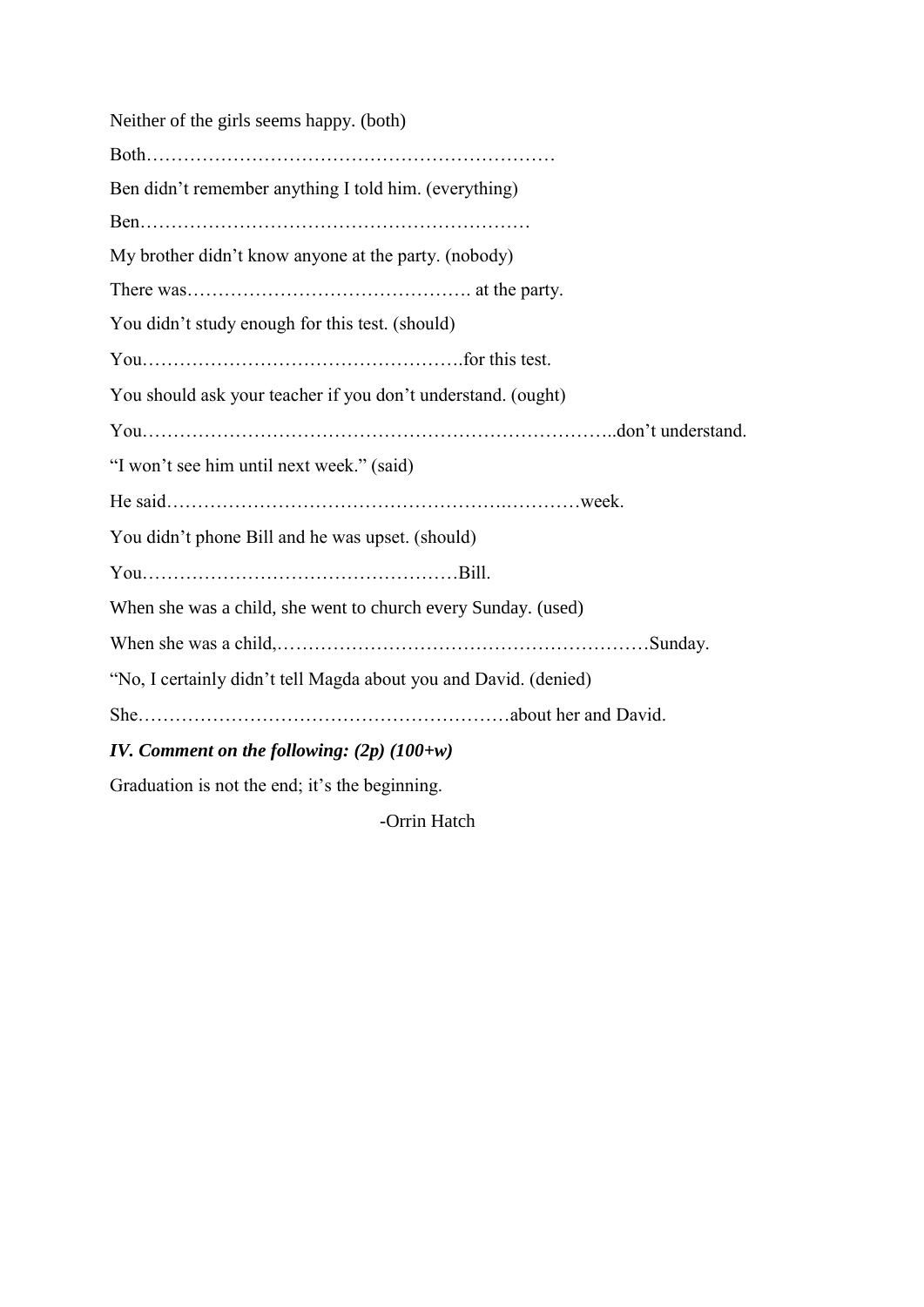#### *SEMESTER TEST*

#### *NR.2*

#### *I. Fill in the gap with the appropriate word: (2p)*

### Dancing is good for you

| Since the dawn of civilisation, dance has been an important part |                |
|------------------------------------------------------------------|----------------|
| of life, and dance (0)  struggle to identify the first evidence  | <b>HISTORY</b> |
| of dance as it has always been an intrinsic part of human        |                |
| (17)  The earliest recorded dances, discovered in the            | <b>BEHAVE</b>  |
| 9,000-year-old Bhimbetka rock paintings in India, were used to   |                |
| tell stories and celebrate (18)  events, whilst also serving     | <b>SIGNIFY</b> |
| as a way of passing on information to future generations.        |                |

| But why has dance, something which can make someone look    |                 |
|-------------------------------------------------------------|-----------------|
| utterly (19)  if done wrong, always seemed to be natural    | <b>RIDICULE</b> |
| to our DNA? Experts argue that its psychological and        |                 |
| physiological benefits are the cause. (20)  studies have    | <b>NUMBER</b>   |
| discovered that dancing is not only an (21)  form           | EFFECT          |
| of non-verbal communication, but is also a mood-boosting    |                 |
| cure that can alleviate (22) , improve interpersonal        | <b>DEPRESS</b>  |
| (23)  and cure illnesses. Physically, dancing makes us      | <b>RELATION</b> |
| happy because, as with any repetitive exercise, it releases |                 |
| endorphins. Also it's a socialising event, (24)  us to be   | ABLE            |
| physically close to people and more emotionally connected   |                 |
| to them.                                                    |                 |

### *II. Fill in with the correct particle, then translate: (2p)*

*keep……..with the lesson= look……….the word in a dictionary= to be told………severely= work……..what went wrong= to specialize……= III. Rephrase the following: (3p)*

I don't want anyone to answer my phone for me. (prefer) I would …………………………………………………answered my phone for me.